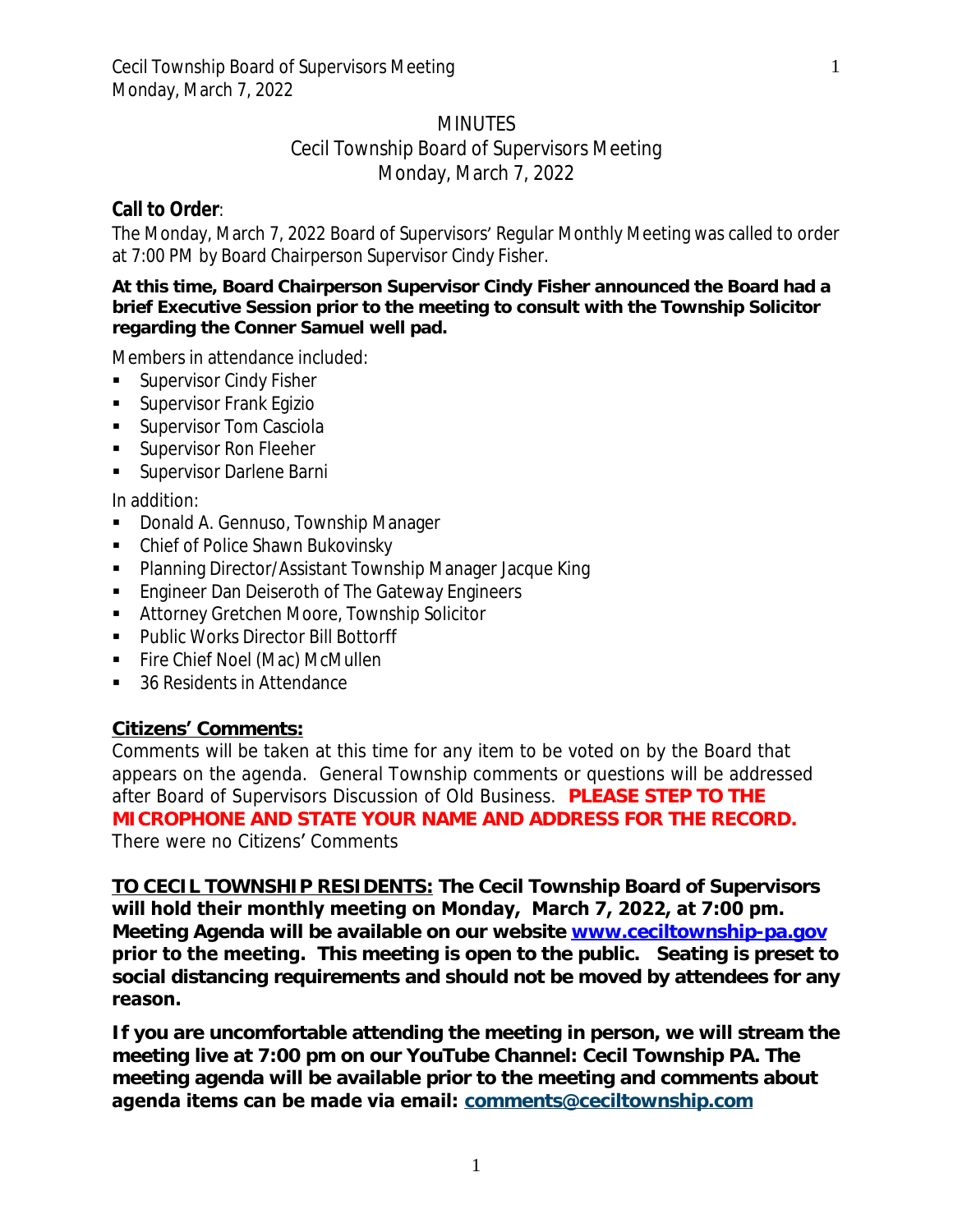Cecil Township Board of Supervisors Meeting 2 Monday, March 7, 2022

*Board Chairperson Supervisor Fisher read through the ANNOUNCEMENTS* **ANNOUNCEMENTS:**

**Pavilion Rental for NON-RESIDENTS is Friday, March 11, 2022, beginning at 8:00 am.**

**Cecil Township Historical Society will hold their monthly meeting on Wednesday, March 16, 2022, at 7:00 pm in the meeting room of the municipal building.**

**Spring Craft & Vendor Show – Saturday, March 26, 2022, from 9:00 am to 2:00 pm at the Cecil Township VFC #3 Fire Hall, 3351 Millers Run Road (Route 50) Cecil, PA. Over 35 Crafters & Vendors. \$30 for an 8 foot table. For information, contact [ladiesauxiliarycecil@gmail.com](mailto:ladiesauxiliarycecil@gmail.com) or Ruthie at 724- 746-3477.** 

**The Cecil Township Parks & Recreation Board will sponsor an Easter Egg Hunt on Saturday, April 9, 2022, from 10:00 am to 1:00 pm. Registration form will be posted in Cecil Comm-UNITY Parks & Recreation page and on the Township's website. The event is open to Cecil Township residents ages 12 and under. Age groups will be assigned a start time, the start time will be indicated on the registration form.** 

**The Cecil Township Parks & Recreation Board will sponsor a Fishing Derby on Saturday, April 30, 2022, from 10:00 am to 1:00 pm. Event is open to Cecil Township residents only ages 3 to 12. Registration form will be posted in Cecil Comm-UNITY Parks & Recreation page and on the Township's website at the end of March. Please arrive between 9:30 am and 9:45 am to check in at the registration table near the concession stand. Information and instructions will be presented at 9:45 am; Derby starts at 10:00 am.**

#### **DISCUSSION ITEMS:**

# **1. Review The Request For Local Delivery by Minerd and Sons, Inc. Along Baker Road**

Dan Deiseroth addressed this item noting Don Gennuso received a request from Minerd & Sons, Inc. requesting relief from local delivery restrictions against the recent ordinance that was recently passed for Baker Road. Dan Deiseroth noted the company provided information why they would qualify. Board Chairperson Supervisor Fisher noted there is no formal vote and she requested the Board Members send an email to Don Gennuso on their thoughts for this request.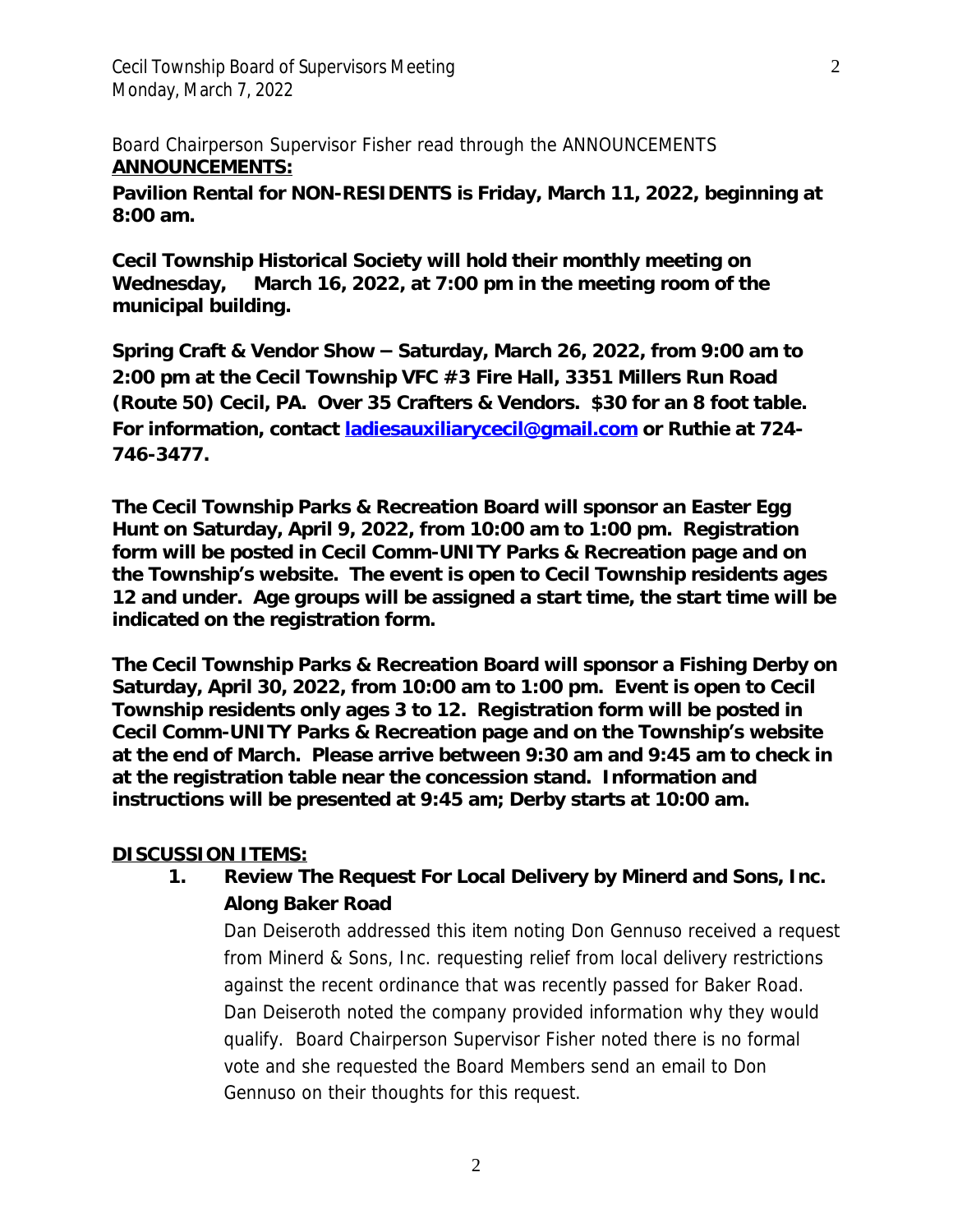# **DISCUSSION ITEMS: (continued)**

**2. Review The Request For A Stormwater Consistency Letter From The Cool Valley Consultant For Their Application For A Joint Permit**

Dan Deiseroth addressed this item noting he received a call in February from GAI requesting this letter. Dan Deiseroth explained the process. The Board agreed it would be okay to supply the letter as long as 100% of the cost of engineering and solicitor fees are paid up front.

# **3. Review The Plan From PennDOT For The Completion Of Stream Restoration Through The Township Park Along Millers Run**

Dan Deiseroth addressed this item noting the required MS4 Permit and the completion of a pollution reduction plan. He noted that PennDOT is ready to proceed and that an agreement is necessary that the Township will maintain the stream once the restoration is installed. The work will be done in the stream and along the bank. Supervisor Egizio inquired of Bill Bottorff about the maintenance. Mr. Bottorff noted it is minimal maintenance.

# **4. Discuss Submitting An Application For An LSA Grant With No Matching Funds For A Salt Storage Building At The Public Works Site Along Klinger Road**

Dan Deiseroth addressed this item and explained there is a \$130 million grant through the DCED and noted it is due on the 15<sup>th</sup>. By a general consensus of the Board, it was agreed to make application for the grant.

# **5. Review Letter From Stewart Contracting Regarding the Public Works Project**

Dan Deiseroth addressed this item noting a letter was received from Mike Stewart requesting a change order for fuel escalation. There was discussion regarding the request and it was noted the increase in costs are being experienced all over.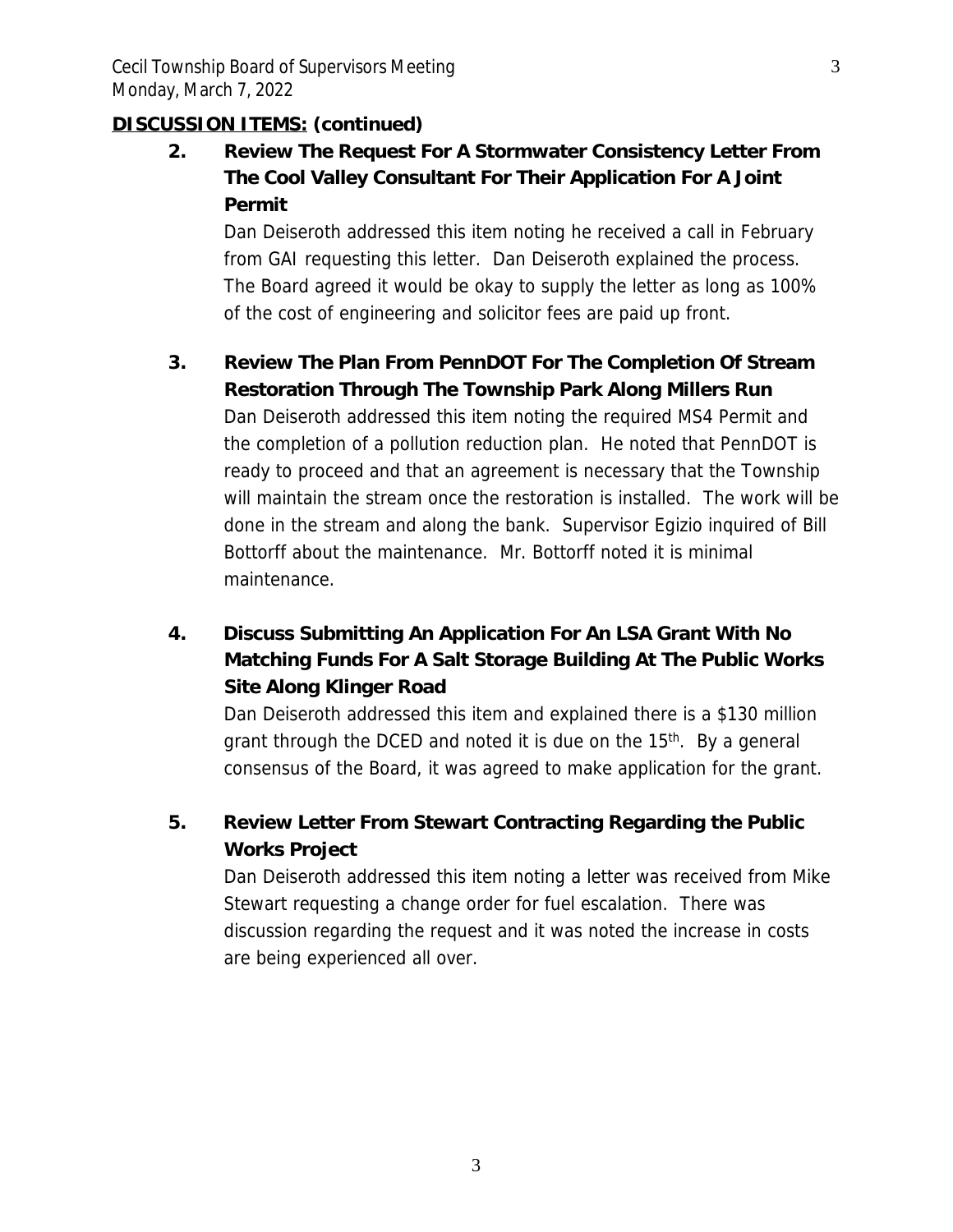#### **RESOLUTIONS:**

**#54-2022 BY A GENERAL CONCENSUS OF THE BOARD, MONDAY, MARCH 21, 2022, AT 7:30 PM WAS SET AS A DATE AND TIME FOR A PUBLIC HEARING REGARDING REZONING APPLICATION #2021-0033 FOR SILVERCREEK. LOCATION: SILVERCREEK LANE, McDONALD. REQUESTED CHANGE FROM R-1 LOW DENSITY TO R-2 MEDIUM DENSITY RESIDENTIAL ZONING DISTRICT. APPLICANT: MARONDA HOMES.**

### **#55-2022 MOTION AND A SECOND TO TABLE REZONING APPLICATION #2021-0039 FOR 0 WEST END DRIVE, McDONALD. REQUESTED CHANGE FROM R-3 VILLAGE RESIDENTIAL TO C-1 GENERAL COMMERCIAL ZONING DISTRICT. APPLICANTS: RON AND LYNN GAGLIA.**

*Jackie Cargnoni was present and addressed the Board on behalf of the rezoning request. Board Chairperson Supervisor Cindy Fisher recommended tabling this item and allowing the applicant to submit additional information before the Board renders a decision. Ms. Cargnoni was instructed to come in front of the Board of Supervisors on Monday, March 21, 2022, at 7:30 pm.*

**ALL FIVE (5) BOARD MEMBERS IN ATTENDANCE VOTED AYE TO TABLE THIS ITEM.**

**#56-2022 MOTION AN A SECOND TO APPROVE CONDITIONAL USE APPLICATION #2022-0002, FOR NEW HOME CONSTRUCTION AT 21 MUSE-BISHOP ROAD, CANONSBURG, IN THE C-2 CONVENIENCE COMMERCIAL ZONING DISTRICT. APPLICANT: ROBERT MIKULSKI. THE PLANNING COMMISSION RECOMMENDED APPROVAL ON FEBRUARY 17, 2022. ALL FIVE (5) BOARD MEMBERS IN ATTENDANCE VOTED AYE.**

**#57-2022 MOTION AND A SECOND TO ADOPT THE STANDARD DEP RESOLUTION FOR THE SEWAGE FACILITIES PLANNING MODULE FOR THE ELISH PLAN OF LOTS. THIS PLANNING MODULE PROPOSES ON-LOT SEWAGE SERVICING 2 RESIDENTIAL LOTS, AND HAS BEEN APPROVED BY THE WASHINGTON COUNTY SEWAGE COUNCIL. LOCATION: TARR HEIGHTS DRIVE, CANONSBURG, R-2 MEDIUM DENSITY RESIDENTIAL ZONING DISTRICT. APPLICANT: GEORGE ELISH.**

*Dan Deiseroth addressed this item noting this is one parcel being divided into two and the Planning Module is in order.*

**ALL FIVE (5) BOARD MEMBERS IN ATTENDANCE VOTED AYE.**

**#58-2022 MOTION AND A SECOND TO ACCEPT THE CECIL TOWNSHIP PLANNING AND ZONING 2021 ANNUAL REPORT. THE REPORT RECEIVED PLANNING COMMISSION APPROVAL ON FEBUARY 17, 2022.**

**ALL FIVE (5) BOARD MEMBERS IN ATTENDANCE VOTED AYE.**

## **#59-2022 MOTION AND A SECOND TO APPROVE THE DEVELOPMENT AGREEMENT FOR GRADING BETWEEN SPB HOLDINGS, LLC AND CECIL TOWNSHIP.**

*Dan Deiseroth addressed this item and noted it is Tom Robinson's property off Morganza Road and along Southpointe Blvd. interchange.*

**ALL FIVE (5) BOARD MEMBERS IN ATTENDANCE VOTED AYE.**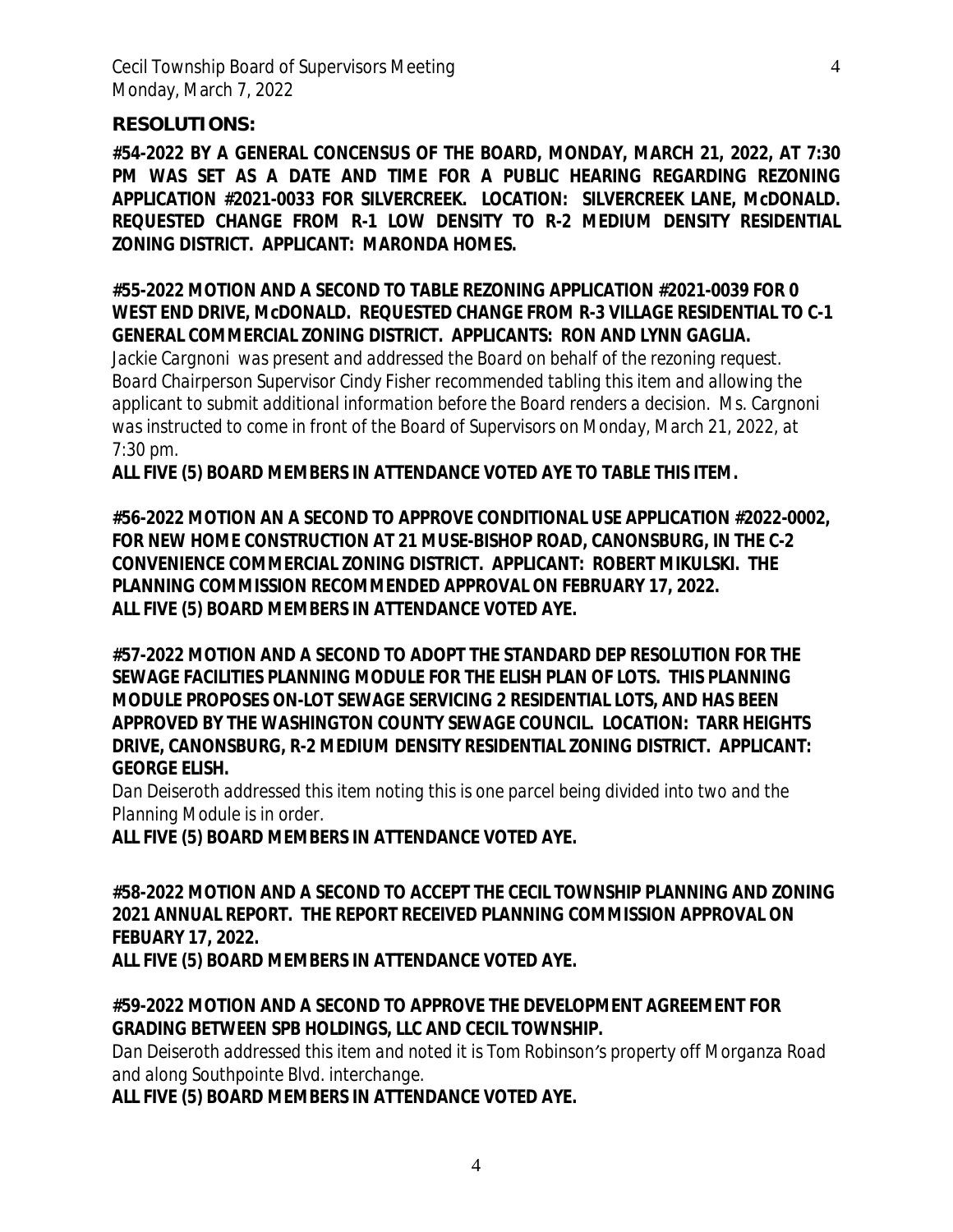Cecil Township Board of Supervisors Meeting 5 5 Monday, March 7, 2022

**RESOLUTIONS: (continued)**

**#60-2022 MOTION AND A SECOND TO AUTHORIZE BIDDING OF THE MONTOUR TRAIL CONNECTION TO RESERVE DRIVE.**

*Dan Deiseroth addressed this item and presented an overhead noting it is ready to go* **ALL FIVE (5) BOARD MEMBERS IN ATTENDANCE VOTED AYE.**

**#61-2022 MOTION AND A SECOND TO AWARD THE COLEMAN ROAD RETAINING WALL PROJECT TO SLUSARCZYK EXCAVATING, LLC IN THE AMOUNT OF \$90,780. ALL FIVE (5) BOARD MEMBERS IN ATTENDANCE VOTED AYE.**

**#62-2022 MOTION AND A SECOND TO ADOPT THE STANDARD RESOLUTION FOR SUBMISSION OF AN LSA GRANT FOR THE CONSTRUCTION OF A SALT STORAGE BUILDING AT THE PUBLIC WORKS SITE ALONG KLINGER ROAD. ALL FIVE (5) BOARD MEMBERS IN ATTENDANCE VOTED AYE.**

**#63-2022 MOTION AND A SECOND TO TABLE ORDINANCE #2-2022, AN ORDINANCE MODIFYING THE UDO BY DELETING AND REPLACING SIGN REGULATIONS. ALL FIVE (5) BOARD MEMBERS IN ATTENDANCE VOTED AYE TO TABLE THIS ITEM.**

**#64-2022 MOTION AND A SECOND TO ACCEPT THE CONTRACT WITH BULLDOG TREE SERVICE IN THE AMOUNT OF \$16,875 FOR THE REMOVAL OF FOUR (4) TREES AFFECTING VEHICLE TRAFFIC ON NORTH DePAOLI ROAD.**

**ALL FIVE (5) BOARD MEMBERS IN ATTENDANCE VOTED AYE.**

**#65-2022 MOTION AND A SECOND TO APPROVE A ONE (1) YEAR CONTRACT WITH FAIRFIELD LANDSCAPING FOR TURF APPLICATIONS AT THE THREE (3) FIELDS OF KLINGER PARK AT A COST OF \$11,427.50.**

*Board Chairperson Supervisor Cindy Fisher noted that CMYSA would no longer be participating* in field maintenance. Additionally, she noted, the field has been rented out for a day in April *and future rentals of the fields will recoup these funds. She noted the rates of hourly rentals for fields in North Strabane and Southpointe Fieldhouse.*

**ALL FIVE (5) BOARD MEMBERS IN ATTENDANCE VOTED AYE.**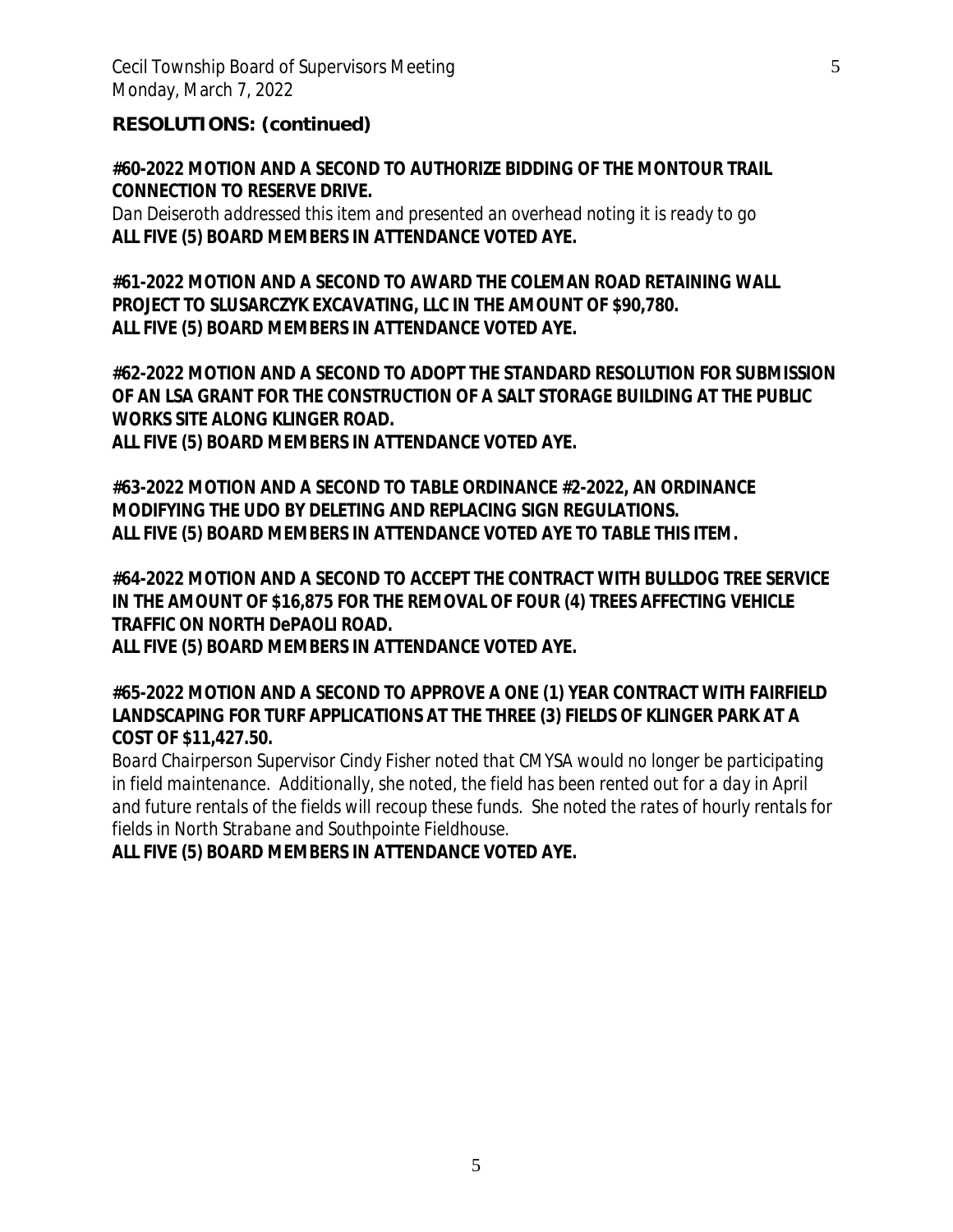## **RESOLUTIONS: (continued)**

## **#66-2022 MOTION AND A SECOND TO AUTHORIZE THE SOLICITOR TO FILE LAWSUIT RELATED TO TERMINATION OF KLINGER PARK LICENSE AGREEMENT, IF A SETTLEMENT AGREEMENT CANNOT BE REACHED BY THE END OF NEXT WEEK.**

*Board Chairperson Supervisor Cindy Fisher stated the Township and CMYSA are currently deadlocked in the Klinger Park Agreement noting the Association believes they have complete control regarding use of the Klinger Park fields; however, the fields are not being used every day and the Township is losing significant funds due to the CMYSA not being charged, and as well as losing development of the park. Kristal Gable of 112 Latimer Avenue, Strabane, PA addressed the Board and read from a prepared statement that pled their case. Ms. Gable noted she was representing the CMYSA.*

*There was discussion between Ms. Gable and Board Chairperson Supervisor Cindy Fisher with Supervisor Fisher providing counter points and dismissing some of the points brought up by Ms. Gable as not factual. There was also discussion regarding the lack of communication between the Township and CMYSA.*

*Resident and member of CMYSA Mr. Paul Marks of 120 Briwood Drive addressed the Board of Supervisors regarding the past meetings that were held and lack of their entire Board being present. Mr. Marks inquired as to the possibility of starting talks over with new members of their Board. There was continued discussion regarding past emails that went back and forth between Supervisor Fisher and CMYSA's president regarding future promises that did not occur. Supervisor Fisher noted that CMYSA sends out an email stating their fundraising of \$40/family goes for the development of Klinger Park but the Township has not seen any funds nor any improvements to the fields.*

**ALL FIVE (5) BOARD MEMBERS IN ATTENDANCE VOTED AYE TO TABLE THIS ITEM.**

**#67-2022 MOTION AND A SECOND TO AWARD THE BID FOR A 2015 FORD EXPLORER TO ROBERT SIMONELLI IN THE AMOUNT OF \$4,102. ALL FIVE (5) BOARD MEMBERS IN ATTENDANCE VOTED AYE.**

**#68-2022 MOTION AND A SECOND TO AWARD THE BID FOR A 2006 FORD EXPLORER TO WILLIAM KINDER IN THE AMOUNT OF \$1,750. ALL FIVE (5) BOARD MEMBERS IN ATTENDANCE VOTED AYE.**

**#69-2022 MOTION AND A SECOND TO APPROVE THE TRADE-IN OF A 2010 CAST 580 SUPER M3+ BACKHOE TO GROFF TRACTOR IN THE AMOUNT OF \$28,000. THE UNIT WAS ADVERTISED FOR SALE ON MUNCIBID WITH ZERO (0) BIDS. ALL FIVE (5) BOARD MEMBERS IN ATTENDANCE VOTED AYE.**

**#70-2022 MOTION AND A SECOND TO APPROVE THE TRANSFER OF CECIL TOWNSHIP PARCEL ID #140-007-00-00-0008-02 TO SOUTHBRIDGE EMS PENDING A POSITIVE LEGAL OPINION. ALL FIVE (5) BOARD MEMBERS IN ATTENDANCE VOTED AYE.**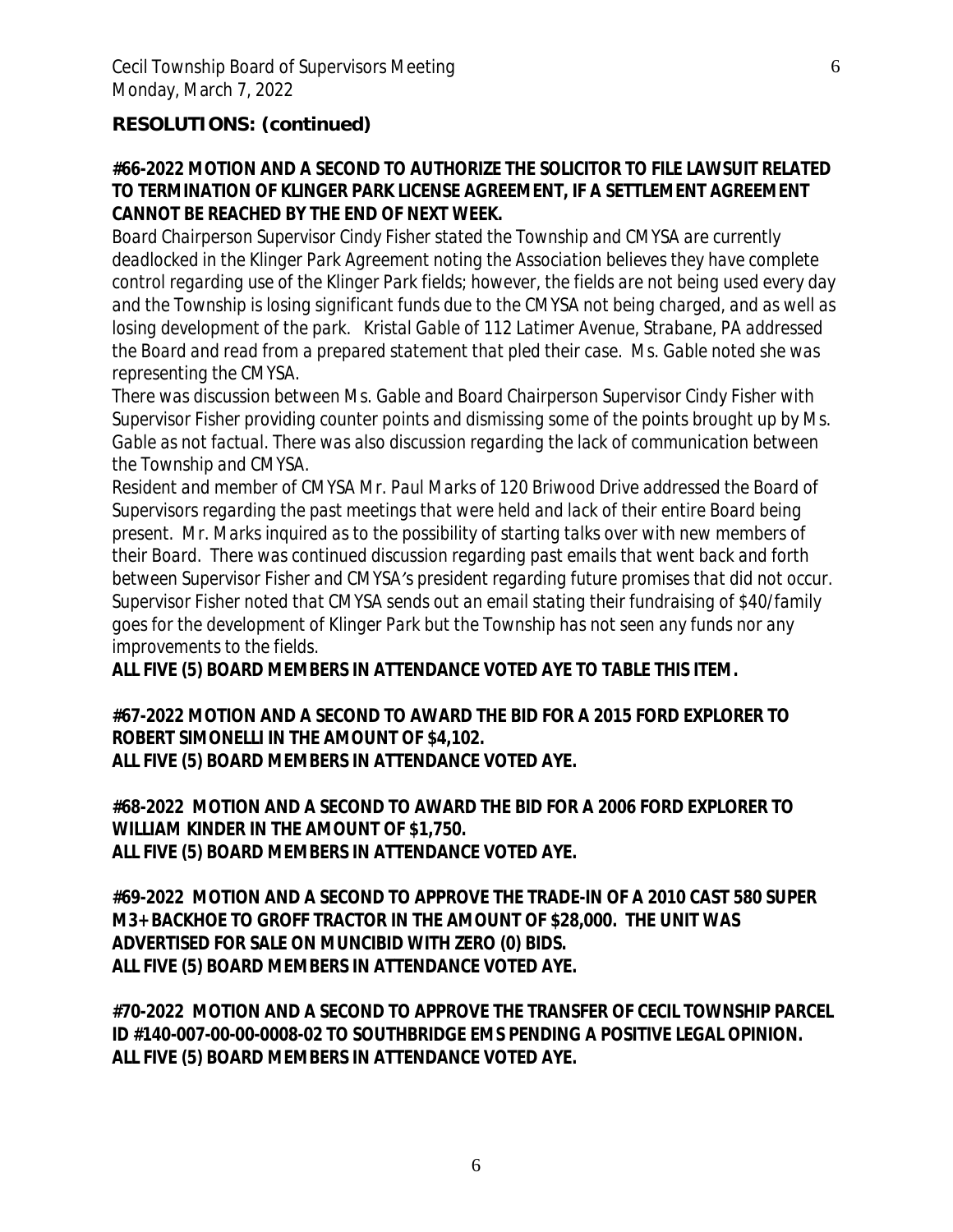## **RESOLUTIONS: (continued)**

**#71-2022 MOTION AND A SECOND TO APPROVE THE PROPOSAL BY TOSHIBA FOR A THIRTY-NINE (39) MONTH LEASE FOR ONE (1) HP XL3600 MFP LARGE FORMAT PRINTER AT A MONTHLY RATE OF \$546.81. THIS PROPOSAL IS A COSTARS CONTRACT ITEM #001-055. ALL FIVE (5) BOARD MEMBERS IN ATTENDANCE VOTED AYE.**

**#72-2022 MOTION AND A SECOND TO APPROVE THE PURCHASE OF TWO (2) FORD SUV POLICE VEHICLES FOR \$85,570 AS PER THE APPROVED 2022 BUDGET. THIS IS A COSTARS PURCHASE.**

**ALL FIVE (5) BOARD MEMBERS IN ATTENDANCE VOTED AYE.**

**#73-2022 MOTION AND A SECOND TO APPROVE THE MINUTES FROM THE MONDAY, FEBRUARY 7, 2022, MONTHLY MEETING OF THE CECIL TOWNSHIP BOARD OF SUPERVISORS. ALL FIVE (5) BOARD MEMBERS IN ATTENDANCE VOTED AYE.**

### **#74-2022 MOTION AND A SECOND TO APPROVE THE GENERAL FUND INVOICES FROM FEBRUARY 1 THROUGH FEBRUARY 28, 2022. ALL FIVE (5) BOARD MEMBERS IN ATTENDANCE VOTED AYE.**

*At this time, Board Chairperson Supervisor Cindy Fisher addressed an issue regarding the recent lane change (to merge right instead of left) on SR50 noting that there was no previous notice given to the Township or the Police Department. She added there has been conversation back and forth between Representative Ortitay*'*s office and PennDOT. Representative Ortitay*'*s office suggested that the Township contact PennDOT and invite them here to a public meeting. Additionally, Supervisor Fisher requested that Dan Deiseroth pull the traffic study that Wooster did for Silvercreek and have Mike Haberman look at it and if needed, that Gretchen Moore send a letter to PennDOT.*

*Supervisor Fleeher stated, because of the flooding, PennDOT will be in the Township next Monday to clean out all the storm sewers along SR50 from North DePaoli to the end of the 2 lanes,* 

#### **CITIZENS' COMMENTS**

*Resident Nancy Marshall of 45 Tomahawk Claim Lane submitted a signed petition with 62 signatures to not rezone Hillside until a fix for Reissing Road is identified with firm dates and*  funding. Ms. Marshall read the petition. Supervisor Fisher noted the information from the *workshop that was previously held and stated the Board*'*s concerns were the same and they were relayed to the developer. Dan Deiseroth noted there are some things that can be done regarding the issues.*